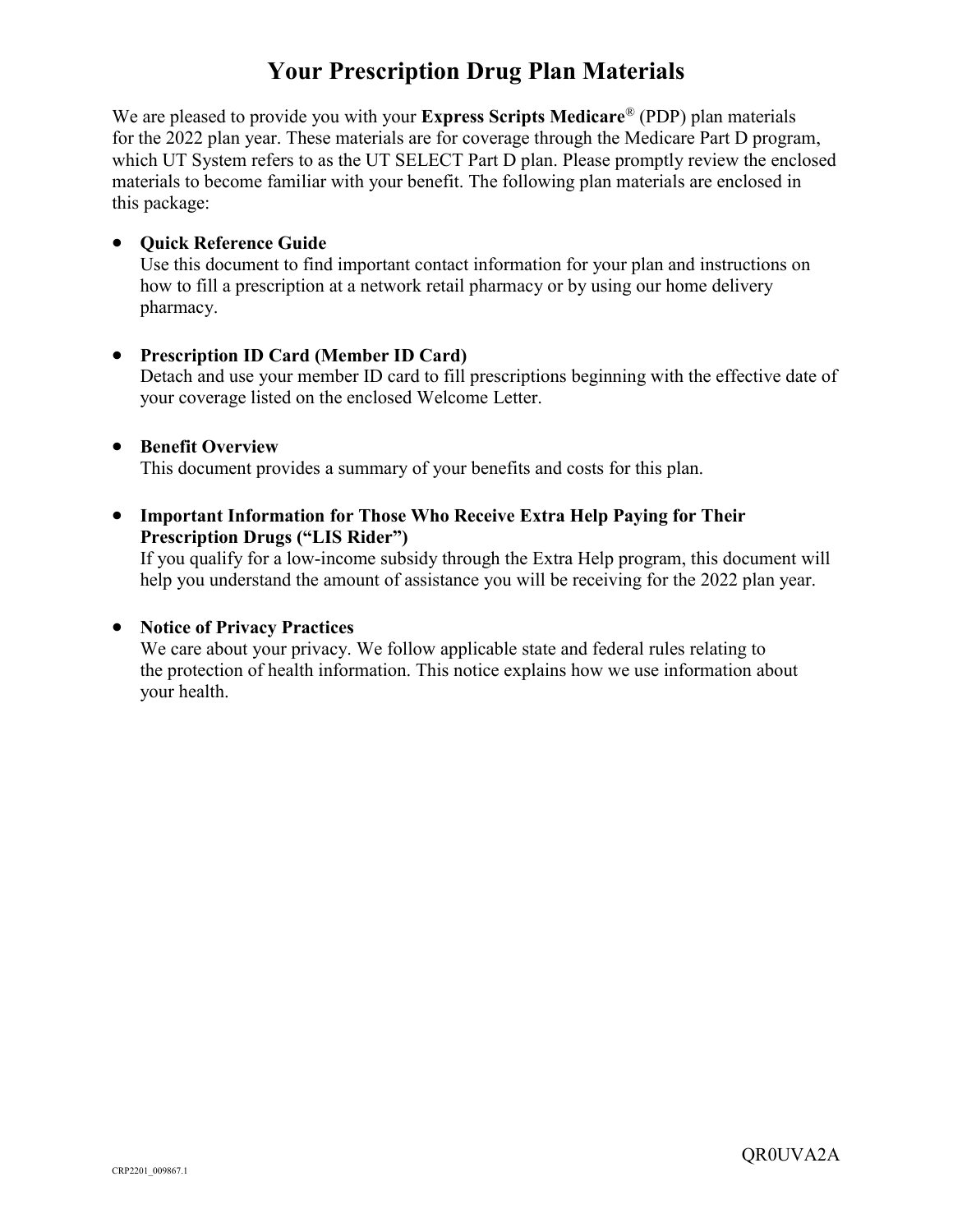# Quick Reference Guide

| <b>Express Scripts Medicare</b>                                                                                     |                                                                                                  |             |                                             |  |  |  |  |  |  |
|---------------------------------------------------------------------------------------------------------------------|--------------------------------------------------------------------------------------------------|-------------|---------------------------------------------|--|--|--|--|--|--|
| <b>Customer Service</b><br>Call here to find out in advance if a drug is covered or to ask other general questions. |                                                                                                  |             |                                             |  |  |  |  |  |  |
| Call:                                                                                                               | 1.800.860.7849                                                                                   |             | <b>Hours:</b> 24 hours a day, 7 days a week |  |  |  |  |  |  |
| TTY:                                                                                                                | 1.800.716.3231                                                                                   |             |                                             |  |  |  |  |  |  |
|                                                                                                                     | <b>Grievance Contact Information</b>                                                             |             |                                             |  |  |  |  |  |  |
|                                                                                                                     | Use this contact information to file a grievance.                                                |             |                                             |  |  |  |  |  |  |
| Write:                                                                                                              | <b>Express Scripts Medicare</b>                                                                  | Call:       | 1.800.860.7849                              |  |  |  |  |  |  |
|                                                                                                                     | Attn: Grievance Resolution Team                                                                  |             | TTY: 1.800.716.3231                         |  |  |  |  |  |  |
|                                                                                                                     | P.O. Box 3610                                                                                    | <b>Fax:</b> | 1.614.907.8547                              |  |  |  |  |  |  |
|                                                                                                                     | Dublin, OH 43016-0307                                                                            |             | Hours: 24 hours a day, 7 days a week        |  |  |  |  |  |  |
|                                                                                                                     | <b>Initial Coverage Reviews</b>                                                                  |             |                                             |  |  |  |  |  |  |
|                                                                                                                     | Use this contact information if you need an initial coverage decision for a medication that must |             |                                             |  |  |  |  |  |  |
|                                                                                                                     | be approved before the prescription can be filled at a participating retail or home delivery     |             |                                             |  |  |  |  |  |  |
|                                                                                                                     | pharmacy, or to remove or change a restriction on a specific medication.                         |             |                                             |  |  |  |  |  |  |
|                                                                                                                     | Write: Express Scripts                                                                           | Call:       | 1.844.374.7377 (1.844.ESI.PDPS)             |  |  |  |  |  |  |
|                                                                                                                     | <b>Attn: Medicare Reviews</b>                                                                    |             | TTY: 1.800.716.3231                         |  |  |  |  |  |  |
|                                                                                                                     | P.O. Box 66571                                                                                   | <b>Fax:</b> | 1.877.251.5896                              |  |  |  |  |  |  |
|                                                                                                                     | St. Louis, MO 63166-6571                                                                         |             | Hours: 24 hours a day, 7 days a week        |  |  |  |  |  |  |
|                                                                                                                     | <b>Appeals Contact Information</b>                                                               |             |                                             |  |  |  |  |  |  |
|                                                                                                                     | Use this contact information if you need to file an appeal because your coverage review was      |             |                                             |  |  |  |  |  |  |
| denied or because your request to remove or change a restriction on a medication was denied.                        |                                                                                                  |             |                                             |  |  |  |  |  |  |
|                                                                                                                     | Write: Express Scripts                                                                           | Call:       | 1.844.374.7377 (1.844.ESI.PDPS)             |  |  |  |  |  |  |
|                                                                                                                     | Attn: Medicare Appeals                                                                           |             | TTY: 1.800.716.3231                         |  |  |  |  |  |  |
|                                                                                                                     | P.O. Box 66588                                                                                   |             | Fax: 1.877.852.4070                         |  |  |  |  |  |  |
|                                                                                                                     | St. Louis, MO 63166-6588                                                                         |             | Hours: 24 hours a day, 7 days a week        |  |  |  |  |  |  |
|                                                                                                                     | <b>Paper Claim Submission</b>                                                                    |             |                                             |  |  |  |  |  |  |
|                                                                                                                     | Mail requests to receive payment for medications already received with receipts to:              |             |                                             |  |  |  |  |  |  |
|                                                                                                                     | <b>Express Scripts</b>                                                                           |             |                                             |  |  |  |  |  |  |
| Attn: Medicare Part D                                                                                               |                                                                                                  |             |                                             |  |  |  |  |  |  |
| P.O. Box 14718                                                                                                      |                                                                                                  |             |                                             |  |  |  |  |  |  |
| Lexington, KY 40512-4718                                                                                            |                                                                                                  |             |                                             |  |  |  |  |  |  |
| To obtain a Direct Claim Form:                                                                                      |                                                                                                  |             |                                             |  |  |  |  |  |  |
| Download from our website, express-scripts.com, in the Medicare Resources Center                                    |                                                                                                  |             |                                             |  |  |  |  |  |  |
| found in the Benefits menu, or call Customer Service.                                                               |                                                                                                  |             |                                             |  |  |  |  |  |  |
| The Direct Claim Form is not required, but it will help us process the information faster.                          |                                                                                                  |             |                                             |  |  |  |  |  |  |
| It's a good idea to make a copy of all of your receipts for your records. You can fax us your                       |                                                                                                  |             |                                             |  |  |  |  |  |  |
| request for payment 24 hours a day, 7 days a week to 1.608.741.5483.                                                |                                                                                                  |             |                                             |  |  |  |  |  |  |
|                                                                                                                     |                                                                                                  |             |                                             |  |  |  |  |  |  |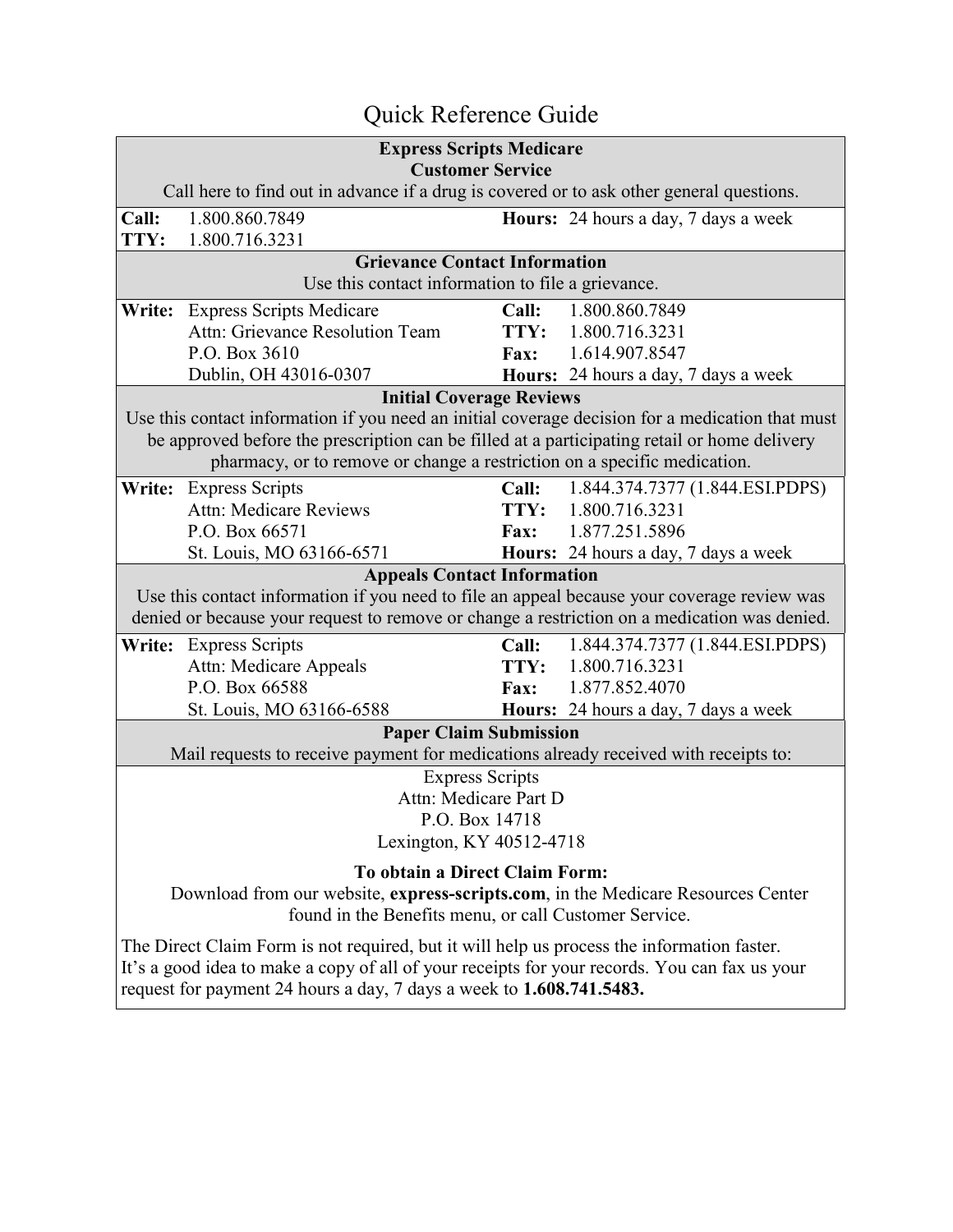| <b>UT Institution</b>    | <b>Benefits Contact Information</b> |                            | <b>Premium Billing Information</b> |                           |
|--------------------------|-------------------------------------|----------------------------|------------------------------------|---------------------------|
| <b>UT</b> Arlington      | Phone:                              | 1.817.272.5554             | Phone:                             | 1.855.6UT.BILL            |
|                          | Fax:                                | 1.817.272.5810             |                                    | 1.855.688.2455            |
|                          |                                     |                            | Fax:                               | 1.512.499.4338            |
| <b>UT</b> Austin         | Phone:                              | 1.512.471.4772             | Phone:                             | 1.512.471.4772            |
|                          |                                     | Toll Free: 1.800.687.4178  |                                    | Toll Free: 1.800.687.4178 |
|                          | Fax:                                | 1.512.232.3524             | Fax:                               | 1.512.232.3524            |
| <b>UT Dallas</b>         | Phone:                              | 1.972.883.2221             | Phone:                             | 1.855.6UT.BILL            |
|                          | Fax:                                | 1.972.883.2156             |                                    | 1.855.688.2455            |
|                          |                                     |                            | Fax:                               | 1.512.499.4338            |
| UT El Paso               | Phone:                              | 1.915.747.5202             | Phone:                             | 1.855.6UT.BILL            |
|                          | Fax:                                | 1.915.747.5815             |                                    | 1.855.688.2455            |
|                          |                                     |                            | Fax:                               | 1.512.499.4338            |
| <b>UT Health Science</b> | Phone:                              | 1.713.500.3935             | Phone:                             | 1.855.6UT.BILL            |
| <b>Center Houston</b>    | Fax:                                | 1.713.500.0342             |                                    | 1.855.688.2455            |
|                          |                                     |                            | Fax:                               | 1.512.499.4338            |
| UT Health Science        | Phone:                              | 1.210.567.2600             | Phone:                             | 1.855.6UT.BILL            |
| Center San Antonio       | Fax:                                | 1.210.567.6791             |                                    | 1.855.688.2455            |
|                          |                                     |                            | Fax:                               | 1.512.499.4338            |
| <b>UT MD Anderson</b>    | Phone:                              | 1.713.745.myHR (6947)      | Phone:                             | 1.855.6UT.BILL            |
| <b>Cancer Center</b>     | Fax:                                | 1.713.745.7167             |                                    | 1.855.688.2455            |
|                          |                                     |                            | Fax:                               | 1.512.499.4338            |
| <b>UT Medical Branch</b> | Phone:                              | 1.409.772.2630, Option '0' | Phone:                             | 1.855.6UT.BILL            |
| at Galveston             |                                     | Toll Free: 1.866.996.8862  |                                    | 1.855.688.2455            |
|                          | Fax:                                | 1.409.772.2754             | Fax:                               | 1.512.499.4338            |
| <b>UT Permian Basin</b>  | Phone:                              | 1.432.552.2753             | Phone:                             | 1.855.6UT.BILL            |
|                          | Fax:                                | 1.432.552.3747             |                                    | 1.855.688.2455            |
|                          |                                     |                            | Fax:                               | 1.512.499.4338            |
| <b>UT Rio Grande</b>     | Phone:                              | 1.956.665.2451             | Phone:                             | 1.855.6UT.BILL            |
| Valley - Edinburg        | Fax:                                | 1.956.665.3289             |                                    | 1.855.688.2455            |
|                          |                                     |                            | Fax:                               | 1.512.499.4338            |
| <b>UT Rio Grande</b>     | Phone:                              | 1.956.882.8205             | Phone:                             | 1.855.6UT.BILL            |
| Valley - Brownsville     | $\vert$ Fax:                        | 1.956.882.6599             |                                    | 1.855.688.2455            |
|                          |                                     |                            | Fax:                               | 1.512.499.4338            |

# UT System Contact Information

Hours of operation are 8:00 a.m. to 5:00 p.m.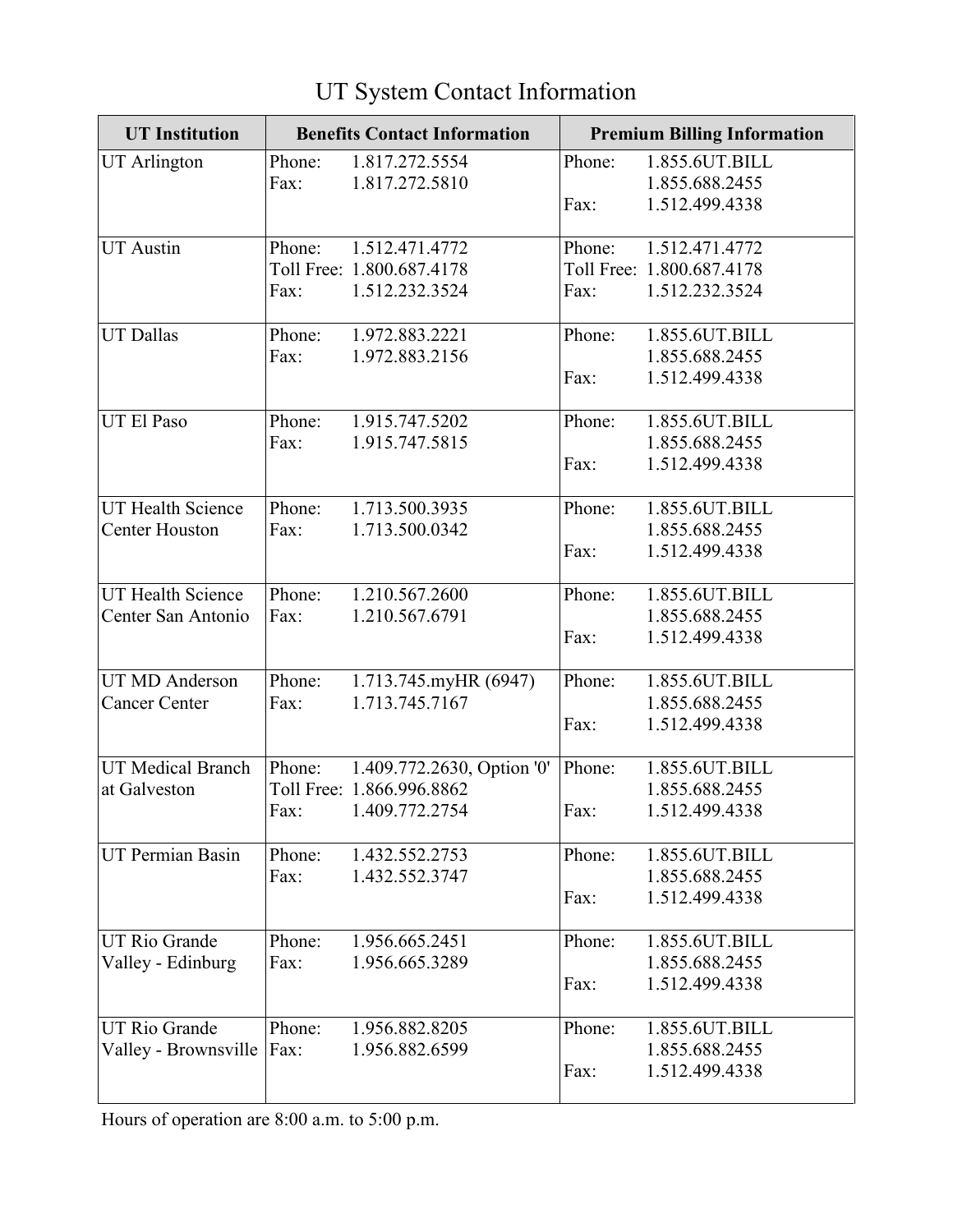| <b>UT</b> Institution  |        | <b>Benefits Contact Information</b> | <b>Premium Billing Information</b> |                |  |
|------------------------|--------|-------------------------------------|------------------------------------|----------------|--|
| <b>UT Rio Grande</b>   | Phone: | 1.956.665.2451                      | Phone:                             | 1.855.6UT.BILL |  |
| Valley - Harlingen     | Fax:   | 1.956.882.6599                      |                                    | 1.855.688.2455 |  |
|                        |        |                                     | Fax:                               | 1.512.499.4338 |  |
| <b>UT San Antonio</b>  | Phone: | 1.210.458.4250                      | Phone:                             | 1.855.6UT.BILL |  |
|                        | Fax:   | 1.210.458.7890                      |                                    | 1.855.688.2455 |  |
|                        |        |                                     | Fax:                               | 1.512.499.4338 |  |
|                        |        |                                     |                                    |                |  |
| <b>UT Southwestern</b> | Phone: | 1.214.648.9830                      | Phone:                             | 1.855.6UT.BILL |  |
| <b>Medical Center</b>  | Fax:   | 1.214.648.9881                      |                                    | 1.855.688.2455 |  |
|                        |        |                                     | Fax:                               | 1.512.499.4338 |  |
|                        |        |                                     |                                    |                |  |
| <b>UT System</b>       | Phone: | 1.512.499.4587                      | Phone:                             | 1.855.6UT.BILL |  |
| Administration         | Fax:   | 1.512.499.4395                      |                                    | 1.855.688.2455 |  |
|                        |        |                                     | Fax:                               | 1.512.499.4380 |  |
| UT Tyler               | Phone: | 1.903.566.7434                      | Phone:                             | 1.855.6UT.BILL |  |
|                        | Fax:   | 1.903.565.5690                      |                                    | 1.855.688.2455 |  |
|                        |        |                                     | Fax:                               | 1.512.499.4338 |  |
|                        |        |                                     |                                    |                |  |
| UT Tyler (Health       | Phone: | 1.903.877.7784                      | Phone:                             | 1.855.6UT.BILL |  |
| Science Center)        | Fax:   | 1.903.877.5394                      |                                    | 1.855.688.2455 |  |
|                        |        |                                     | Fax:                               | 1.512.499.4338 |  |

# UT System Contact Information

Hours of operation are 8:00 a.m. to 5:00 p.m.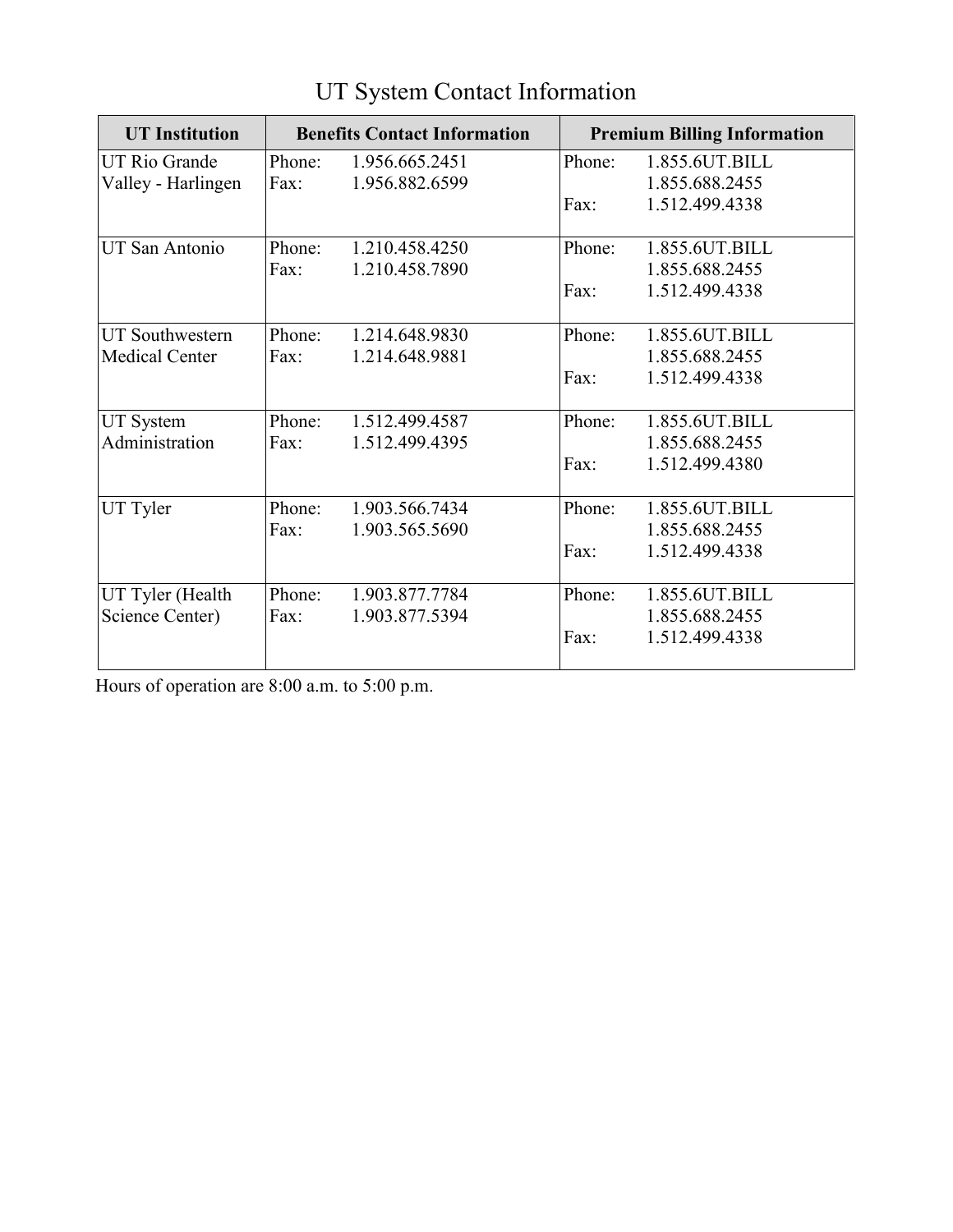# **Useful Information**

### **Visit Express Scripts on the Web at express-scripts.com**

If you have not already registered on our website, we encourage you to do so. The information you will need to complete registration can be found on your member ID card.

Our website provides a number of resources and tools, including the ability to:

- View a list of the medications you take
- Refill your prescriptions with just a click
- Find network pharmacies near you
- Request prescription renewals
- View a financial summary of your prescription expenses
- View up-to-date coverage information
- View/print plan forms

You can also view similar information on our mobile app, which you can download for free by searching for "Express Scripts" in your mobile device's app store. Log in to view your virtual ID card and other tools, similar to what you can find on our website.

# **How to fill a prescription at a network pharmacy, including a participating UT pharmacy**

To fill your prescription at a network retail pharmacy (including a participating UT pharmacy), you must show your member ID card. If you do not have your member ID card with you when you are at the pharmacy, you should ask the pharmacist to use Medicare's inquiry system to check your eligibility and membership status with your plan. If the pharmacy is unable to confirm your eligibility, you will have to pay the full cost of the prescription (rather than just paying your copayment or coinsurance). You can request reimbursement of the plan's share of the cost by submitting a paper claim to Express Scripts Medicare. You can get a paper claim form by visiting our website or by calling Customer Service.

# **How to fill a prescription through our home delivery pharmacy service, Express Scripts**® **Pharmacy**

You can use Express Scripts® Pharmacy, our home delivery pharmacy service, to fill prescriptions for most drugs on the Drug List. Home delivery is most appropriate for drugs that you take on a regular basis for a chronic or long-term medical condition. Usually, a home delivery pharmacy order from Express Scripts<sup>®</sup> Pharmacy will get to you within 10 days. Some drugs that cannot be purchased through our home delivery service include medications with limited distribution and compound medications. It's also more appropriate to use a network retail pharmacy for drugs used for a short period of time (1 month or less) and drugs needed immediately for the treatment of a severe medical condition.

This plan may also provide coverage for specialty medications. If you require specialty medications to treat complex conditions, such as cancer, hepatitis C, hemophilia and multiple sclerosis, and want to use home delivery, consider asking your prescriber to send those prescriptions directly to Accredo, the Express Scripts specialty pharmacy. For more information, please have your prescriber visit [www.accredo.com](http://www.accredo.com/) for referral forms, contact information by therapy and e-prescribing instructions.

See the following page for instructions for filling a prescription using our home delivery service by mail, electronically and fax. To get order forms and information, please visit our website or